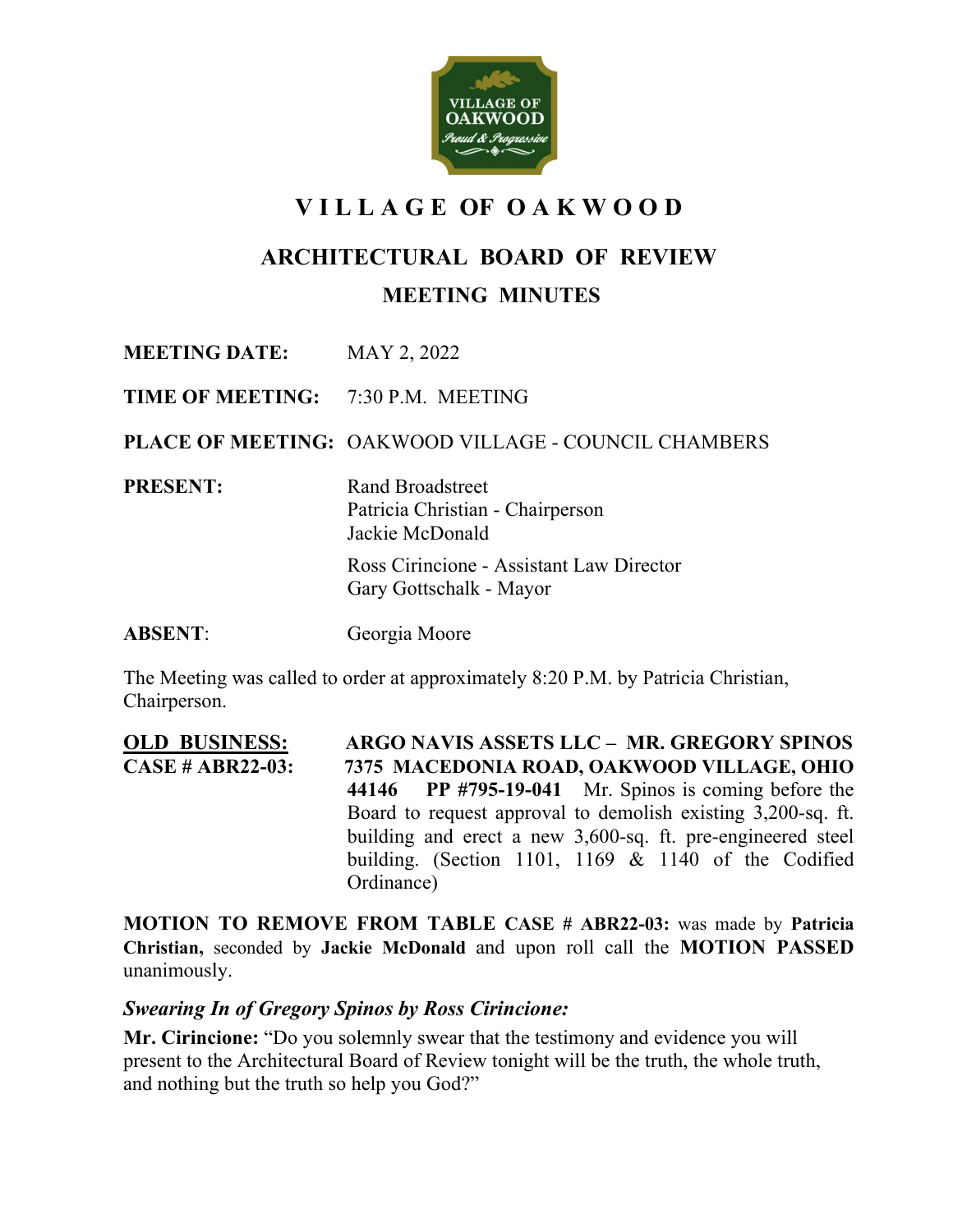#### **Mr. Spinos:** "I do".

**Mr. Spinos:** After the last meeting, we looked at alternatives to split-face block. The alternatives are not feasible. At that meeting, it was mentioned going one third of the way up with split-face block. It is a 6' X 18' building. If we have to put split-face block in we will do that, but we're talking about 6-feet up with a 7-foot door; 6-feet would make it 1foot below a 7-foot door. I would really like to go 8-feet across the front, and may be 4 feet around the rest of the building.

So, what you would see in the front is split-face block above all the doors including the overhead doors. So that would be split-face block 8-feet all the way across instead of an awkward 7-feet and 4-feet on the other three sides of the perimeter.

**Mr. Cirincione:** Madam Chairperson, for the record: Mr. Spinos had to appear before the Board of Zoning Appeals on April 13<sup>th</sup> and the Board approved the four other variances he requested. Those variances were for the 4,406-sq. ft. area variance, 7-foot front yard variance, 2-foot side yard variance and the 1-foot rear yard variance. The only matter that is still pending is the steel sided building, which ZBA referred back to the Planning Commission and ABR under reference Code 1169.12. That gives the PC & ABR the authority to grant approval for different make-up of materials.

Are there any trees or landscape screening for the residential neighbor (the people that appeared at the ZBA meeting last month, Mr. & Mrs. Hoover)? They were curious as to what was being proposed on that lot.

**Mr. Spinos:** No.

**Mrs. McDonald:** Will all the colors remain the same?

**Mr. Spinos:** Yes, the colors will remain the same.

**MOTION TO APPROVE CASE # ABR22-03:** was made by **Jackie McDonald**, seconded by **Georgia Moore** and upon roll call the **MOTION PASSED** unanimously.

| <b>NEW BUSINESS:</b>    | <b>OWNER: MR. RONNIE SEARS</b>                               |
|-------------------------|--------------------------------------------------------------|
| <b>CASE # ABR22-06:</b> | 7250 KENTUCKY DRIVE, OAKWOOD VILLAGE, OHIO                   |
|                         | 44146 PP #795-07-078, 795-07-079 & 1/2 of 795-07-080 Mr.     |
|                         | Sears is coming before the Board to request approval for a   |
|                         | 2,623-sq. ft. single family home with attached 2-car garage. |
|                         | (Section 1101, 1165 $&$ 1140 of the Codified Ordinance)      |

## *Swearing In of Ronnie Sears by Ross Cirincione:*

**Mr. Cirincione:** "Do you solemnly swear that the testimony and evidence you will present to the Architectural Board of Review tonight will be the truth, the whole truth, and nothing but the truth so help you God?"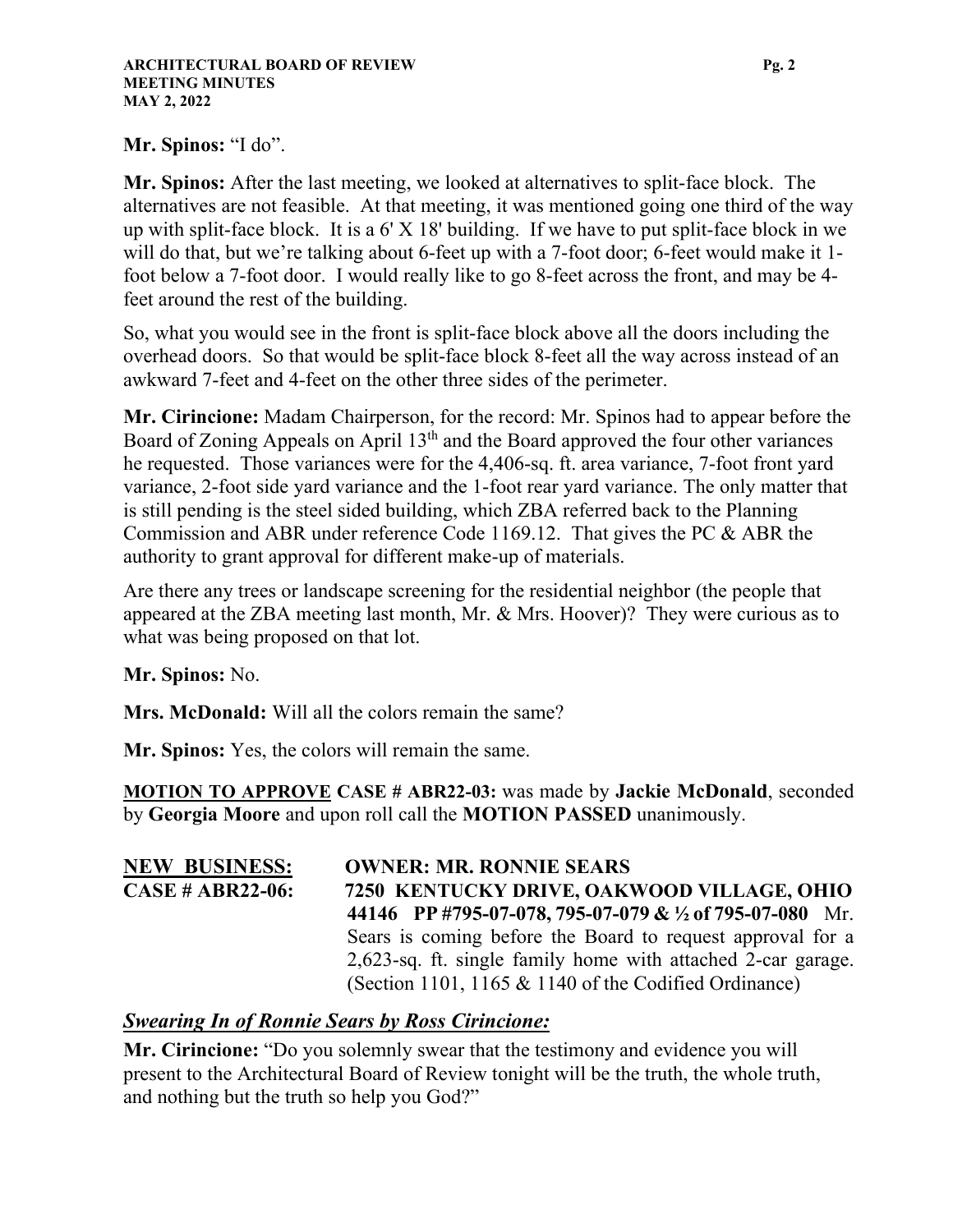#### **Mr. Sears:** "I do".

**Mr. Broadstreet:** Did you receive the letter dated May 2, 2022 from Ed Hren, Village Engineer regarding the 25-foot lot?

**Mr. Sears:** Yes, I just received the letter.

*Based on earlier testimony at the Planning Commission meeting regarding this case, Mr. Sears purchased this property from the Village of Oakwood, however he has not obtained the deed for the property yet.* 

**Mr. Sears:** No, I don't have the deed yet. When I spoke with the title agency, they told me that there was something that had to come from the Village of Oakwood that was missing, so that is why I don't have the title yet.

**Mr. Cirincione:** At this point, I will say you own equitable interest in the property. You paid for it, but you certainly need to get the deed and have it recorded with the County Auditor's Office so that you can proceed with the consolidation. Without the deed you will not be able to consolidate the properties. I assume you have a consolidation plat that would have to be signed?

**Mayor Gottschalk:** Whatever is necessary for us to get this approved, we will do. We are flattered that Mr. Sears is on Kentucky Drive putting up this type of home.

**Mr. Cirincione:** I would say this could be passed contingent on getting the necessary documentation to proceed.

**MOTION TO APPROVE CASE # ABR22-06: CONTINGENT UPON THE VILLAGE OF OAKWOOD TRANSFERRING THE PROPERTY DEEDS WITHIN TEN DAYS TO APPLICANT RONNIE SEARS FOR CONSOLIDATION OF PP #795-07-078, 795-07-09 AND ONE HALF OF 795-07-080** was made by **Jackie McDonald,** seconded by **Rand Broadstreet** and upon roll call the **MOTION PASSED** unanimously.

**CASE # ABR22-07: OWNER: MR. SCOTT GENTRY 22103 WEBER PARK DRIVE, OAKWOOD VILLAGE, OHIO 44146 PP #795-03-060, 795-03-061, 795-03-062**  Mr. Gentry is coming before the Board to request approval for an 896-sq. ft. sq. ft. addition to existing home. (Section 1101, 1165 & 1140 of the Codified Ordinance)

*Swearing In of Scott Gentry by Ross Cirincione:* "Do you solemnly swear that the testimony and evidence you will present to the Architectural Board of Review tonight will be the truth, the whole truth, and nothing but the truth so help you God?"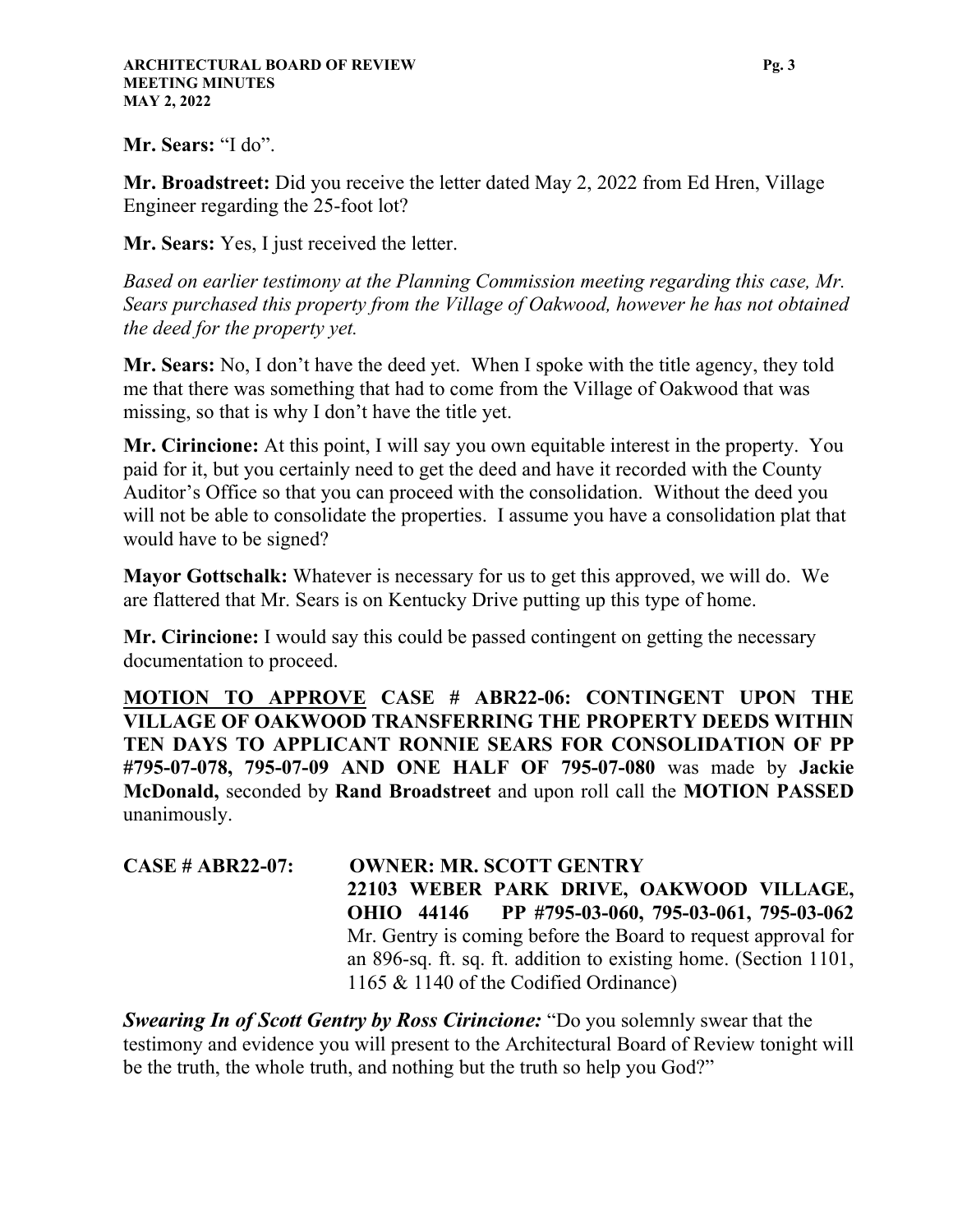**Mr. Gentry:** "I do".

**Ms. Christian:** Will the colors of the addition be the same as the existing house?

**Mr. Gentry:** Yes, the colors will match the existing home.

**MOTION TO TABLE CASE # ABR22-07: UNTIL BOUNDARY SURVEY AND SITE PLAN ARE PREPARED AND SUBMITTED AND DETERMINATION OF CURRENT ZONING DISTRICT IS CONFIRMED AS DISCUSSED EARLIER BY THE PLANNING COMMISSION** was made by **Jackie McDonald,** seconded by **Pat Christian** and upon roll call the **MOTION TABLED** unanimously.

**CASE # ABR22-08: LANGAN ENGINEERING - MR. CHRIS WESTBROOK, BUSINESS OWNER - KROGER FULFILLMENT NETWORK, LLC SE QUAD. OF ALEXANDER ROAD & IR 480/271 OAKWOOD VILLAGE, OH 44146 PP #795-28-016**  PROJECT – 20,000-SQ. FT. GROCERY FULFILLMENT CENTER WITH ANCILLARY FUELING AND VEHICLE WASH BUILDINGS. Mr. Westbrook, Engineer & Agent for owner Kroger Fulfillment Network, LLC is coming before the Board to request approval for preliminary site plan which includes: (1). Preliminary Site Utility Plan (2). Preliminary Site Grading Plan (3). Preliminary Site Drainage Plan (4). Preliminary Site Line Study Plan (5). Preliminary Site Landscape Plan (6). Preliminary Exterior Elevation Plan – SUBJECT TO FINAL REVIEW OF APPROVED ENGINEERING DRAWINGS. (Section 1101, 1176.08, 301.26, 1139.06, 1140 of the Codified Ordinance)

*Swearing In of Chris Westbrook by Ross Cirincione:* "Do you solemnly swear that the testimony and evidence you will present to the Architectural Board of Review tonight will be the truth, the whole truth, and nothing but the truth so help you God?"

**Mr. Westbrook:** "I do". I am an associate with Langan Engineering Environment Services.

**Mr. Broadstreet:** Mr. Westbrook, did you receive the letter from Andrew Sparks, Village Landscape Architect?

**Mr. Westbrook:** Yes, we received it this morning and reviewed the comments the village landscape architect had and we are ready to work with them to address their comments.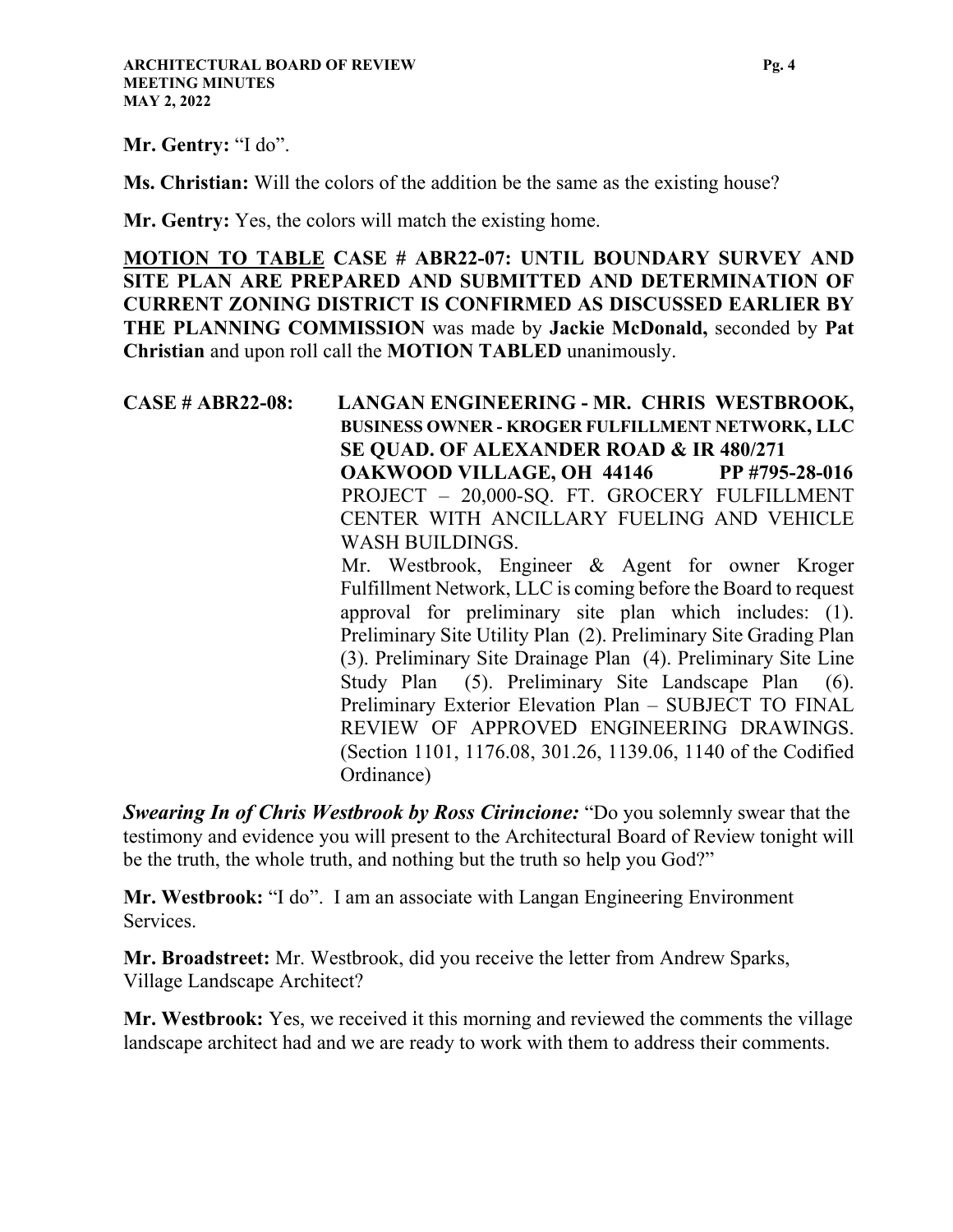**Mr. Broadstreet:** Regarding landscaping, your predecessor violated the Tree Preservation Program in the most outrageous manner. It was told to them that whether they kept the land, sold it, leased it or whatever, whoever comes in would have to make up for all that.

**Mr. Westbrook:** I believe that within the developer's agreement, that all ties in together with your village landscaper's design evaluation review.

**Mr. Broadstreet:** So, your landscaping is going to have to be "over the top" to make up for that.

**Mayor Gottschalk:** Mr. Chairman, are you talking about the Yarborough property on Alexander Road? Oakwood Village is going to be responsible for that on the Yarborough property rather than Kroger.

**Mr. Broadstreet:** There were two properties where there were 100-year-old trees cut down. Just so you're well aware of that Mr. Westbrook.

**Mr. Westbrook:** Yes, we understand that this is a very important part of that site and where it's located with the screening and plantings, especially on the Macedonia Road side. We understand your concerns.

**Mrs. McDonald:** Will this be a 24-hour operation?

**Mr. Westbrook:** Yes, this facility would operate 24-hours a day.

**MOTION TO APPROVE CASE # ABR22-08:** was made by **Jackie McDonald,** seconded by **Rand Broadstreet** and upon roll call the **MOTION PASSED** unanimously.

**CASE # ABR22-09: MATTRESS WAREHOUSE - MR. RICHARD COOK BUSINESS OWNER - MR. ROBERT DEFRANCO 22949 BROADWAY AVENUE, OAKWOOD VILLAGE, OH 44146 PP #795-06-004**  Mr. Cook & Mr. DeFranco are coming before the Board to request approval to replace current wall sign on front of building with a  $3' X 6'$  (18-sq. ft.) and install a  $3' X 6'$  (18-sq. ft.) sign to side of building. (Section 1101, 1185.02 & 1140 of the Codified Ordinance)

### *Swearing In of Richard Cook by Ross Cirincione:*

**Mr. Cirincione:** "Do you solemnly swear that the testimony and evidence you will present to the Architectural Board of Review tonight will be the truth, the whole truth, and nothing but the truth so help you God?"

**Mr. Cook:** "I do".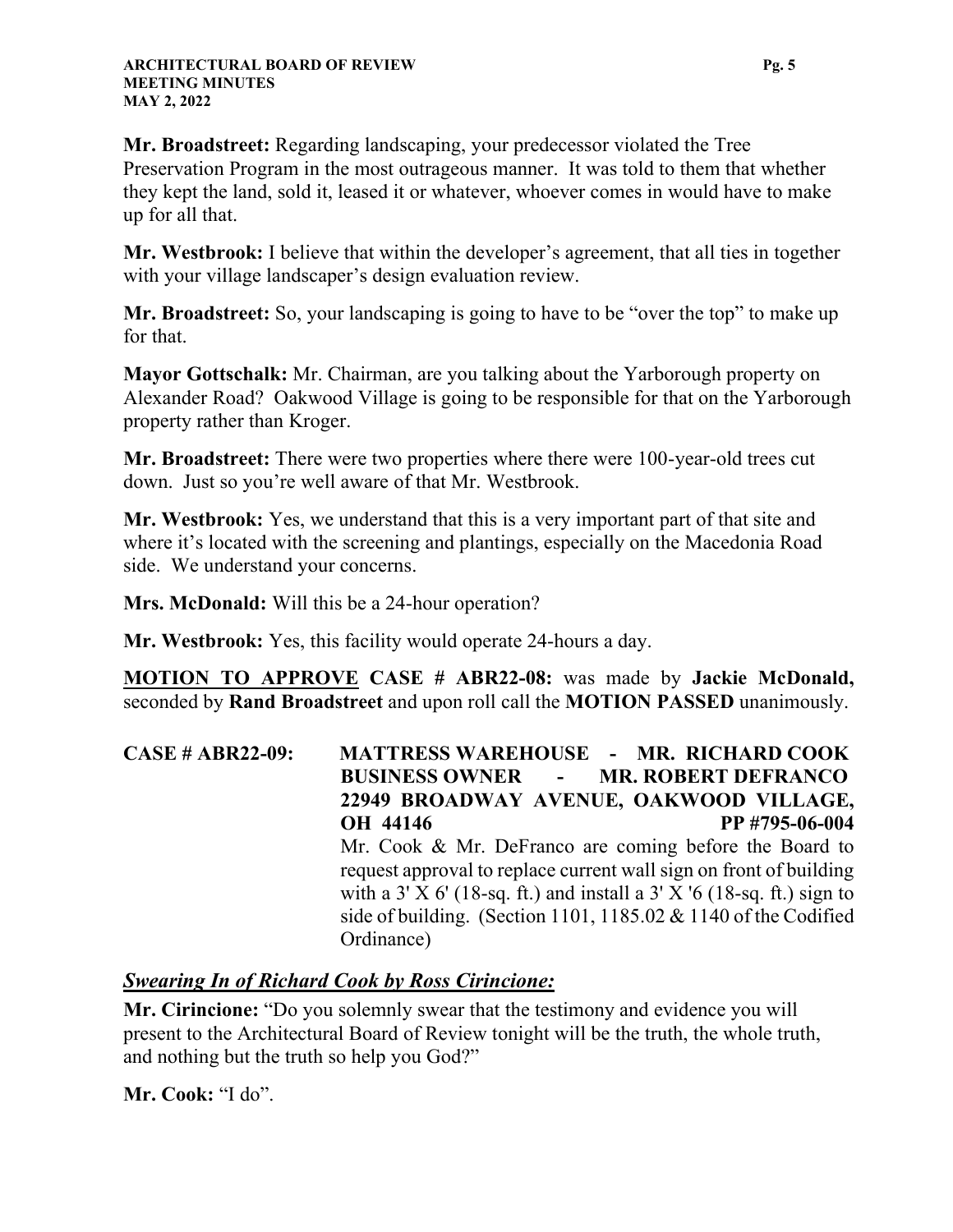## *Swearing In of Douglas Defranco (son of Robert DeFranco) by Ross Cirincione:*

**Mr. Cirincione:** "Do you solemnly swear that the testimony and evidence you will present to the Architectural Board of Review tonight will be the truth, the whole truth, and nothing but the truth so help you God?"

**Mr. Douglas DeFranco:** "I do". I am the son of Robert DeFranco, the property owner whose health did not allow him to be here tonight.

**Mr. Cook:** There will be a sign on the front and a sign on the side of the building.

**Mr. Cirincione:** Is there a currently a sign on the side of the building?

**Mr. Cook:** There was a sign on the side of the building, but there isn't one there now. Lights and power are there. The lags are already in the block.

**Mrs. McDonald:** So, this building is going to be next door to where another mattress company used to be?

**Mr. Cook:** Yes.

**Mrs. McDonald:** So, are you consolidating both of those areas, or just the one at end of the building?

**Mr. Cook:** Just the one at the end of the building.

**Mr. Broadstreet:** Are there going to be two mattress stores there?

**Mr. Cook:** No, the one store is closed.

**MOTION TO APPROVE CASE # ABR22-09:** was made by **Jackie McDonald,** seconded by **Rand Broadstreet** and upon roll call the **MOTION PASSED** unanimously.

## **OTHER MATTERS FOR DISCUSSION:**

*Question Re: Proposed Chain Link Fence for Kroger Fulfillment Network, LLC. Mr. Jeff Harpo, Engineer of Record for the building & Coordinator with Chris Westbrook on Site*

**Mrs. McDonald:** I had one question regarding the chain link fence that is being proposed. That fence is going to be constructed around what area of the development?

**Mr. Harpo:** The fence will go around the perimeter of the property. It will be a black 6 foot-high vinyl slatted chain link fence. On the drawings, it is currently shown on the top of the mound, but does not include all of the automobile parking.

There are arm gates at the north and northwest sides of the property. The chain link fence goes to the arm gates where the employees will drive into for parking. It's on the south side, left side of the highway and the east side where the berm is.